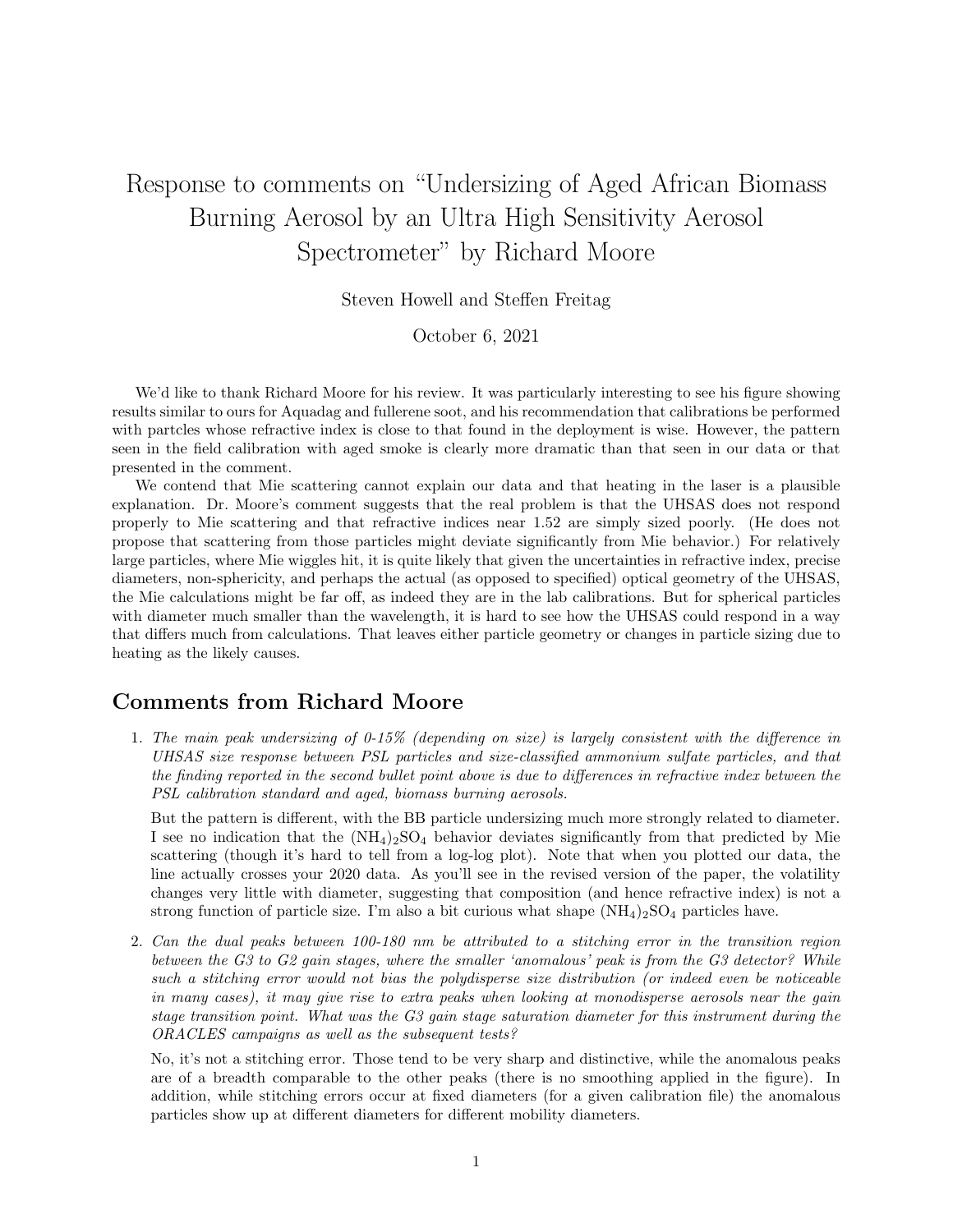3. Differences between Mie theory and the actual instrument performance may be substantial between 600-1000 nm as indicated by Figure 3, which may explain the poor performance of the extrapolated correction. The difference between NaCl (refractive index of  $1.53+0i$ ) and PSLs is particularly noticeable and seems to exhibit 20% undersizing between 600-1000 nm.

Yes, once the particles are large enough that Mie wiggles start to appear, theory and data seem to part company. The question is whether that is due to the particles not behaving like ideal Mie spheres or the instrument not responding to scattering as predicted. Certainly part of it is the former: particles aren't spheres and the refractive indexes aren't known perfectly. Some of it may be the latter: perhaps the optical angles aren't as well defined as hoped or the jet isn't through the center of the beam or there's a size-dependent defect in focusing the beam.

4. Along the lines of my Point 1 and the authors' caution in the final bullet above, it's not clear to me that aged biomass burning particles or other atmospherically-relevant absorbing aerosols far from emissions sources are meaningfully different from non-absorbing aerosols in terms of UHSAS sizing. Instead, these results motivate the need to calibrate the UHSAS with particles of atmospherically- relevant refractive index instead of PSLs.

I emphatically agree, of course, since that's exactly what we were trying to do with the in-flight tests. The surprise was the extent of the undersizing, particularly for the anomalous particles. But for particles below 300 nm, much smaller than the 1054 nm laser, Mie calculations ought to be reliable!

Part of the purpose of our lab work prior to deployment was to bracket the refractive indices we might see in the field, with higher (PSL) and lower  $(H_2SO_4)$  as well as something in the middle (NaCl).

I'd suggest that the authors compare their biomass burning curve from Figure 6 to the NaCl curve from Figures 2-3 rather than relying only on Mie Theory calculations as in Figure 7 to rule out the refractive index explanation.

As you requested, that is shown in Fig [1,](#page-2-0) including the airborne data from the plume and the NaCl data from the plume, along with the fit to the NaCl data using the same mathematical form, but extending the fit to 500 nm. The results are admittedly somewhat ambiguous, but the slope of the plume data is clearly steeper than the NaCl.

But it makes little sense to concentrate solely on the NaCl, when the other non-absorbing materials behaved quite differently. The  $H_2SO_4$  is the only material we tested that is almost certainly spherical, and the UHSAS slightly oversized it until well into the Mie wiggles. The refractive index is not perfectly known, since it attracts water very effectively and also lab air typically has elevated  $NO<sub>3</sub>$ , so there could have been a small fraction of  $NH_3HSO_4$ . Up to around 500 nm the  $Na_2SO_4$  particles are very close (within 3%) to that predicted by the Mie calculations, even though the particles are not likely to be spherical and the refractive index used was for 589 nm, not the 1054 nm of the UHSAS laser.

The issue cannot simply be that the refractive index of NaCl is lower than that of PSL, since both sulfate particles have even lower refractive indices. The most obvious explanation is non-sphericity, even though it is true that the literature suggests it's not a really big factor. Perhaps the nebulizer we used in the lab or the drying rates were so different that the dynamic shape factor from Zieger et al. [\(2017\)](#page-3-0) is optimistic and the resulting particles have significantly less mass. Of course if the mis-sizing of NaCl is due to non-sphericity, it suggests that perhaps the plume particles were strongly aspherical too. That seems unlikely for non-rBC particles since they are a product of vapor deposition to nucleation mode particles.

In any case, it would clearly be valuable to do a series of calibrations with definitely spherical particles having a variety of refractive indices to test whether the UHSAS does respond as predicted by Mie theory. It looks like you have been doing that, given the plot with numerous organics. Might my Mie code for scattering into UHSAS optics be of use?

That the 'anomalous' particle size curve lines up so well with that for fullerene soot seems like more than a coincidence and would seem to imply the existence of a small, externally-mixed aerosol population in this aged biomass burning plume.

Yes, it might, but that conflicts with the SP2 data, which showed thick coatings. Given the new heating calculations, it is inevitable that particles with even a small amount of rBC will get sufficiently hot to evaporate coatings, so the anomalous particles need not be made primarily of rBC.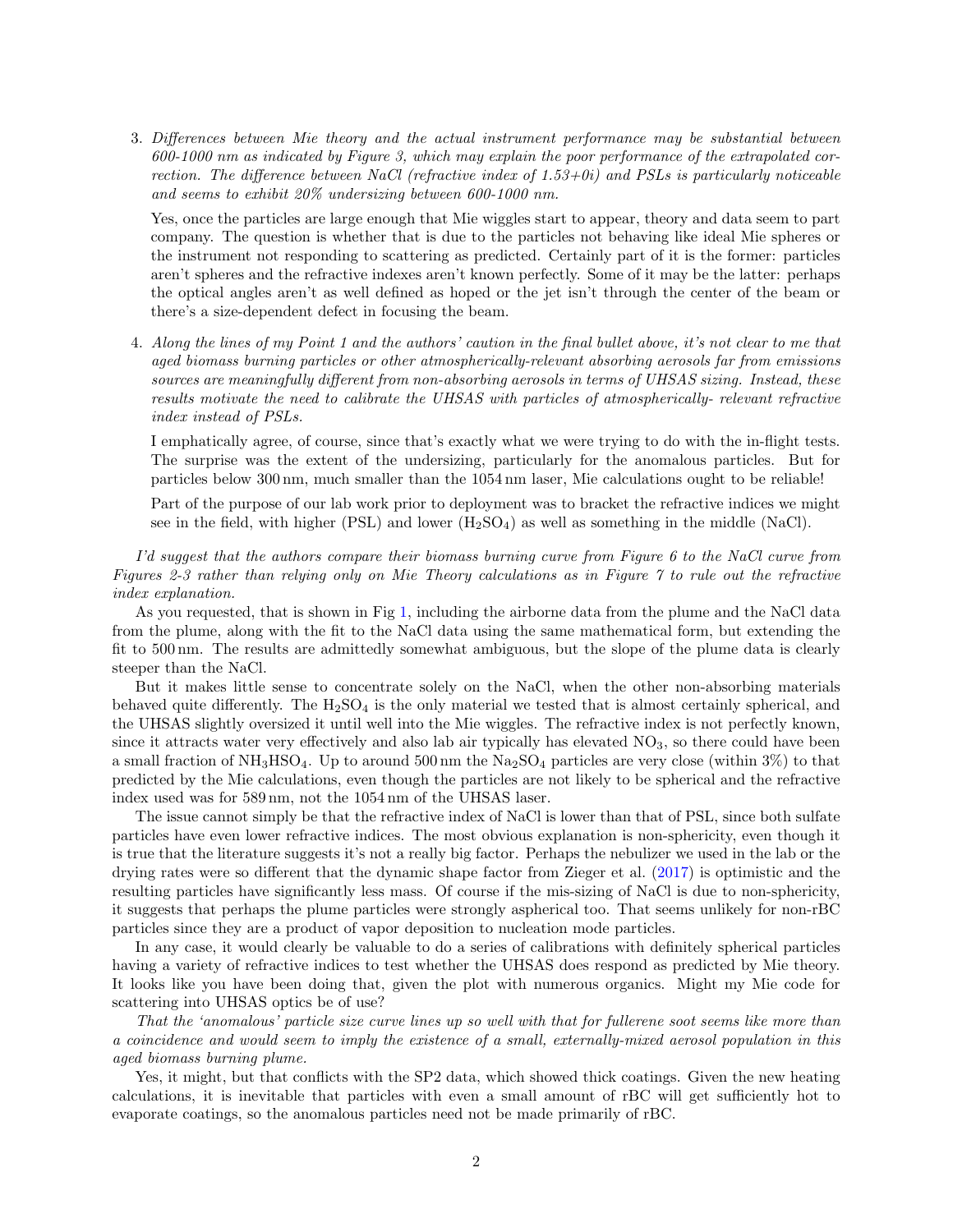

<span id="page-2-0"></span>Figure 1: UHSAS sizing of NaCl in the lab tests and of plume particles in flight. The solid blue curve is a fit of the same form as used for the smoke plume particles. The dashed blue line is the Mie calculation for spherical particles with the refractive index of NaCl after correcting for the DMA mis-sizing due to non-sphericity (Zieger et al. [2017\)](#page-3-0).